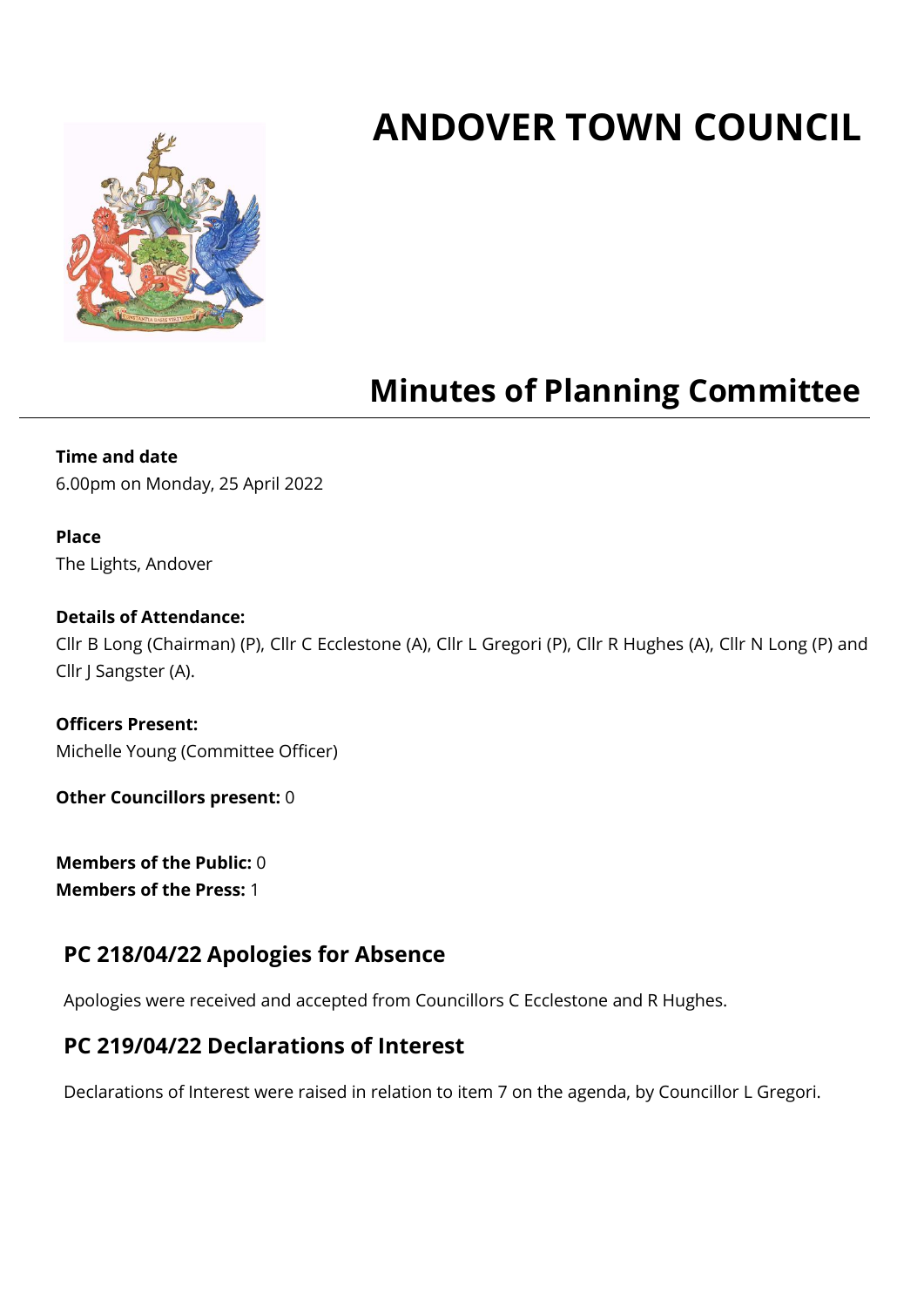## **PC 220/04/22 Minutes of Previous Meeting**

It was proposed by Councillor N Long and seconded by Councillor L Gregori that the Minutes of the Planning Committee meeting held on Monday 28 March 2022 be signed by the Chairman as a correct record.

A vote was taken which was unanimous.

**RESOLVED: That the Minutes of the Planning Committee meeting held on Monday 28 March 2022 be signed by the Chairman as a correct record.**

## **PC 221/04/22 Public Participation**

There were no Members of the Public present at the meeting.

## **PC 222/04/22 Planning Applications for Consideration by Committee**

Members considered and made observations on Andover Town Planning Applications on Test Valley Borough Council weekly lists of 12, 13 & 14.

| 22/00774/FULLN      | Change of use from A4 to A3 & A5 use (Class E)                                                | 2 Winchester Street,      |  |  |
|---------------------|-----------------------------------------------------------------------------------------------|---------------------------|--|--|
| 24/03/2022          | to allow use as a small takeaway with some                                                    | Andover, Hampshire        |  |  |
| <b>ANDOVER TOWN</b> | dining in facilities                                                                          |                           |  |  |
| (WINTON)            |                                                                                               |                           |  |  |
| No objection        |                                                                                               |                           |  |  |
|                     |                                                                                               |                           |  |  |
| 22/00212/FULLN      | Roof and rainwater outlet replacement, bird                                                   | 9 Bridge Street, Andover, |  |  |
| 28/03/2022          | netting removed and reinstated, paint fire                                                    | SP10 1BD                  |  |  |
| <b>ANDOVER TOWN</b> | escape stairway, replace walkway, render                                                      |                           |  |  |
| (WINTON)            | replacement to rear and side elevation, new<br>Downpipes and gutter, installation of external |                           |  |  |
|                     | light                                                                                         |                           |  |  |
| Objection:          |                                                                                               |                           |  |  |
|                     | No detail has been provided regarding the type of guttering to be used. This is in a          |                           |  |  |
|                     | conservation area and must be in keeping with the surrounding area.                           |                           |  |  |
| 22/00849/FULLN      | Garden building with veranda                                                                  | 221 Vigo Road, Andover,   |  |  |
| 29/03/2022          |                                                                                               | Hampshire                 |  |  |
| ANDOVER TOWN (ST    |                                                                                               |                           |  |  |
| MARYS)              |                                                                                               |                           |  |  |
| No objection        |                                                                                               |                           |  |  |
| 22/00887/CLPN       | Application for a lawful development certificate                                              | 1 Defiance Way, Andover,  |  |  |
| 04/04/2022          | for proposed single storey side extension                                                     | Hampshire                 |  |  |
| <b>ANDOVER TOWN</b> |                                                                                               |                           |  |  |
| (DOWNLANDS)         |                                                                                               |                           |  |  |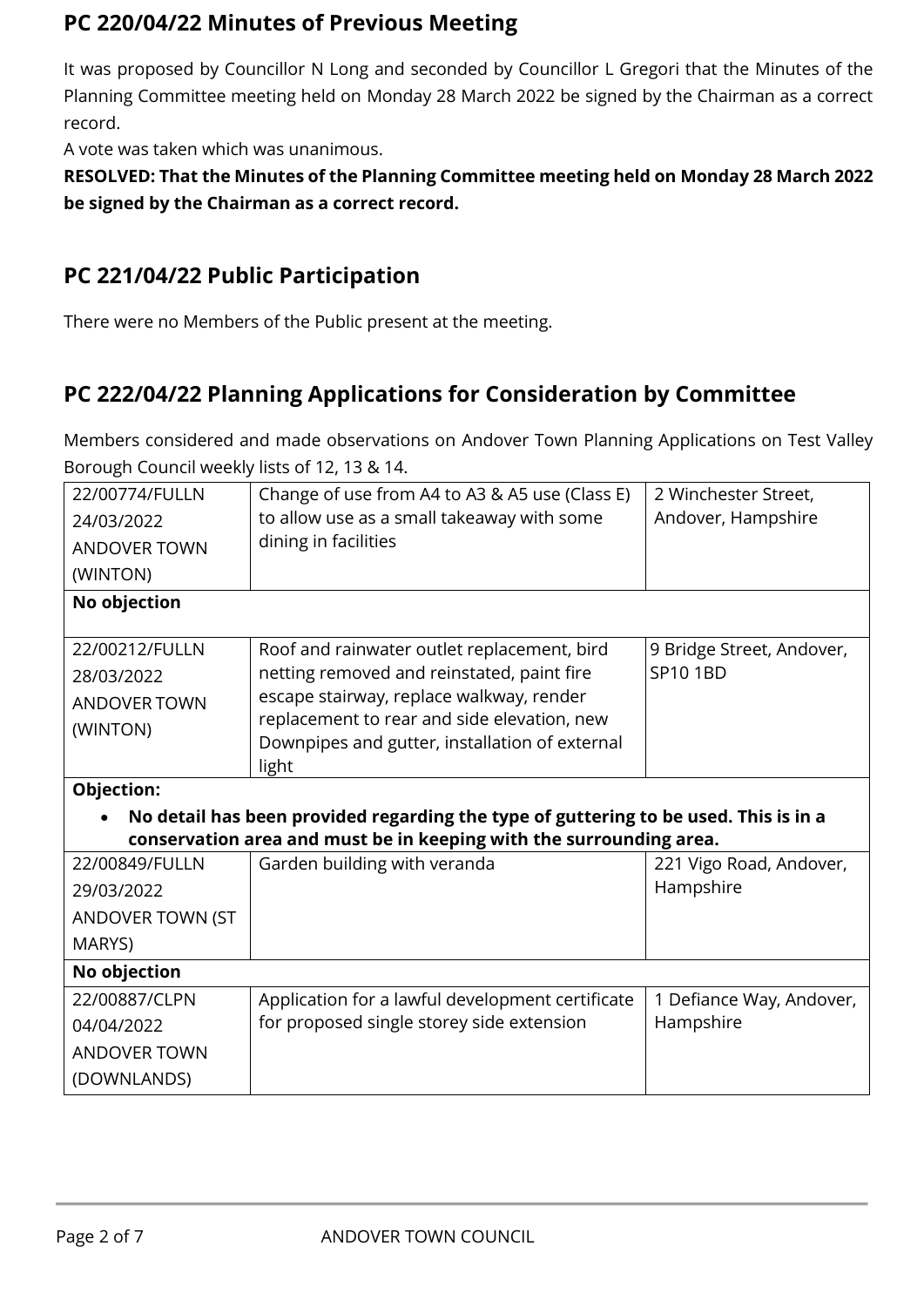| No objection            |                                                  |                                    |
|-------------------------|--------------------------------------------------|------------------------------------|
| 22/00866/FULLN          | Provision of a permanent ramp to the High        | Portland House, 55 High            |
| 01/04/2022              | Street entrance of Portland House to allow       | Street, Andover                    |
| ANDOVER TOWN (ST        | wheelchair access to the building                |                                    |
| MARYS)                  |                                                  |                                    |
| No objection            |                                                  |                                    |
| 22/00873/FULLN          | Extend front porch                               | 213 Vigo Road, Andover,            |
| 01/04/2022              |                                                  | Hampshire                          |
| ANDOVER TOWN (ST        |                                                  |                                    |
| MARYS)                  |                                                  |                                    |
| No objection            |                                                  |                                    |
| 22/00856/FULLN          | Single storey rear extension                     | 195 Weyhill Road,                  |
| 31/03/2022              |                                                  | Andover, Hampshire                 |
| <b>ANDOVER TOWN</b>     |                                                  |                                    |
| (MILLWAY)               |                                                  |                                    |
| No objection            |                                                  |                                    |
| 22/00860/FULLN          | Single storey rear extension to replace existing | 29 Anton Road, Andover,            |
| 30/03/2022              | conservatory                                     | Hampshire                          |
| <b>ANDOVER TOWN</b>     |                                                  |                                    |
| (WINTON)                |                                                  |                                    |
| No objection            |                                                  |                                    |
| 22/00862/ADVN           | Installation of an LED advertising panel in      | Eclipse House, Picket              |
| 30/03/2022              | window                                           | Twenty Way, Andover                |
| <b>ANDOVER TOWN</b>     |                                                  |                                    |
| (DOWNLANDS)             |                                                  |                                    |
| No objection            |                                                  |                                    |
| 22/00786/HCC3N          | Construction of a single storey two classroom    | Mark<br>Way<br>School,             |
| 21.03.2022              | extension to the main building with external     | <b>Batchelors</b><br>Barn<br>Road, |
| ANDOVER TOWN (ST        | works to accommodate the new extension, and      | Andover,<br>Hampshire              |
| MARYS)                  | external improvement works to the main           | <b>SP101HR</b>                     |
|                         | entrance area                                    |                                    |
| No objection - Comment: |                                                  |                                    |
|                         | Review is required on the parking provision.     |                                    |
| 22/00906/OUTN           | Outline planning application for the             | Land Rear Of, Longacre,            |
| 06/04/2022              | development of 3 self-build dwellings with       | Ox Drove                           |
| <b>ANDOVER TOWN</b>     | access from Ox Drove all matters reserved        |                                    |
| (DOWNLANDS)             | aside from access and layout                     |                                    |
| No objection            |                                                  |                                    |
| 22/00938/FULLN          | Replace timber acoustic roof terrace screening   | The John Russell Fox, 10           |
| 06.04.2022              | with acoustic glazed screen                      | High Street, Andover               |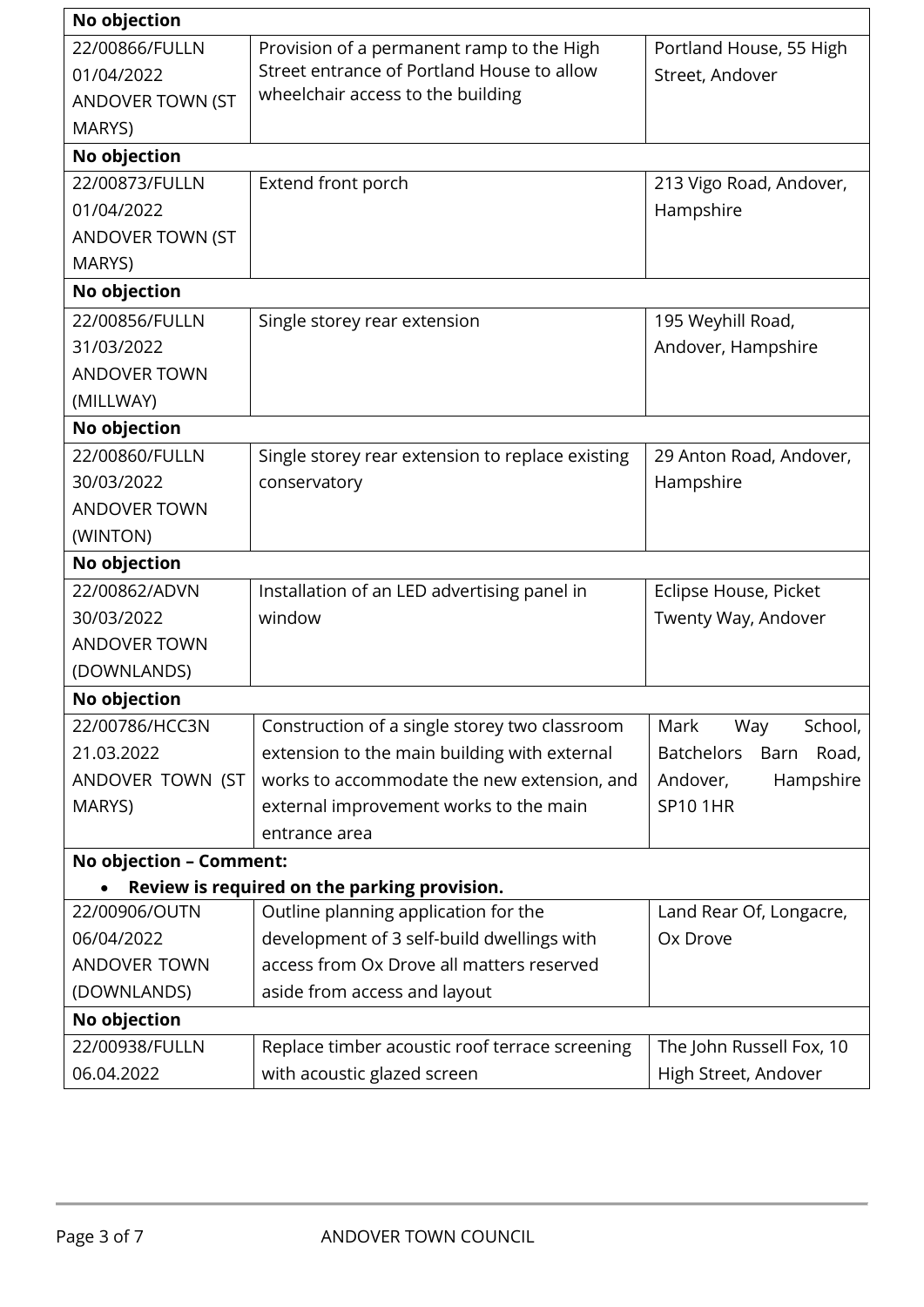| ANDOVER TOWN (ST                                                                                                                                                      |                                                                                     |                          |  |  |  |
|-----------------------------------------------------------------------------------------------------------------------------------------------------------------------|-------------------------------------------------------------------------------------|--------------------------|--|--|--|
| MARYS)                                                                                                                                                                |                                                                                     |                          |  |  |  |
| No objection                                                                                                                                                          |                                                                                     |                          |  |  |  |
| 22/00923/CLPN                                                                                                                                                         | Certificate of proposed lawful development for                                      | 115 Old Winton Road,     |  |  |  |
| 06/04/2022                                                                                                                                                            | a loft conversion with hip to gable roof and                                        | Andover, Hampshire       |  |  |  |
| <b>ANDOVER TOWN</b>                                                                                                                                                   | dormer to the rear of dwelling                                                      |                          |  |  |  |
| (WINTON)                                                                                                                                                              |                                                                                     |                          |  |  |  |
| Objection:                                                                                                                                                            |                                                                                     |                          |  |  |  |
|                                                                                                                                                                       | The planning papers does not mention additional parking provision either within the |                          |  |  |  |
| site or off road.                                                                                                                                                     |                                                                                     |                          |  |  |  |
| 22/00922/FULLN                                                                                                                                                        | Single storey infill extension and internal                                         | 115 Old Winton Road,     |  |  |  |
| 06/04/2022                                                                                                                                                            | remodelling                                                                         | Andover, Hampshire       |  |  |  |
| <b>ANDOVER TOWN</b>                                                                                                                                                   |                                                                                     |                          |  |  |  |
| (WINTON)                                                                                                                                                              |                                                                                     |                          |  |  |  |
| No objection                                                                                                                                                          |                                                                                     |                          |  |  |  |
| 22/00944/FULLN                                                                                                                                                        | Erection of electric vehicle charging station                                       | Land Adjacent to Unit A, |  |  |  |
| 08/04/2022                                                                                                                                                            | comprising 6 charging spaces including a solar                                      | Columbus Quarter,        |  |  |  |
| <b>ANDOVER TOWN</b>                                                                                                                                                   | canopy, substation, and LV switchboard                                              | Columbus Way             |  |  |  |
| (DOWNLANDS)                                                                                                                                                           |                                                                                     |                          |  |  |  |
| No objection                                                                                                                                                          |                                                                                     |                          |  |  |  |
| 22/00945/ADVN                                                                                                                                                         | Installation of freestanding internally                                             | Land Adjacent to Unit A, |  |  |  |
| 08/04/2022                                                                                                                                                            | illuminated advertisement totem, display                                            | Columbus Quarter,        |  |  |  |
| <b>ANDOVER TOWN</b>                                                                                                                                                   | advertisement on parking bay floors, and on<br>parking infrastructure               | Columbus Way             |  |  |  |
| (DOWNLANDS)                                                                                                                                                           |                                                                                     |                          |  |  |  |
| No objection                                                                                                                                                          |                                                                                     |                          |  |  |  |
| 22/00925/FULLN                                                                                                                                                        | Erection of a sculpture                                                             | Land At, Picket Piece    |  |  |  |
| 08/04/2022                                                                                                                                                            |                                                                                     | Sports Ground,           |  |  |  |
| <b>ANDOVER TOWN</b>                                                                                                                                                   |                                                                                     | Locksbridge Road         |  |  |  |
| (DOWNLANDS)                                                                                                                                                           |                                                                                     |                          |  |  |  |
| No objection                                                                                                                                                          |                                                                                     |                          |  |  |  |
| 22/00934/FULLN                                                                                                                                                        | Two storey rear extension                                                           | 20 Mylen Road, Andover,  |  |  |  |
| 11/04/2022                                                                                                                                                            |                                                                                     | Hampshire                |  |  |  |
| <b>ANDOVER TOWN</b>                                                                                                                                                   |                                                                                     |                          |  |  |  |
| (HARROWAY)                                                                                                                                                            |                                                                                     |                          |  |  |  |
| Objection:                                                                                                                                                            |                                                                                     |                          |  |  |  |
| The plans dictate the parking provision to be in tandem.                                                                                                              |                                                                                     |                          |  |  |  |
| Concerns over the manageability of the parked vehicles, particularly regarding<br>vehicles being unable to leave the property in a forward motion into a public road. |                                                                                     |                          |  |  |  |
|                                                                                                                                                                       |                                                                                     |                          |  |  |  |
| 22/00986/TPON                                                                                                                                                         | T1 - Holm Oak - Crown raise up to 4.5m and                                          | 1 The Pines, Andover,    |  |  |  |
| 11/04/2022                                                                                                                                                            | reduce lateral growth on house side of crown                                        | Hampshire                |  |  |  |
| <b>ANDOVER TOWN</b>                                                                                                                                                   | to give 1.2m clearance from property                                                |                          |  |  |  |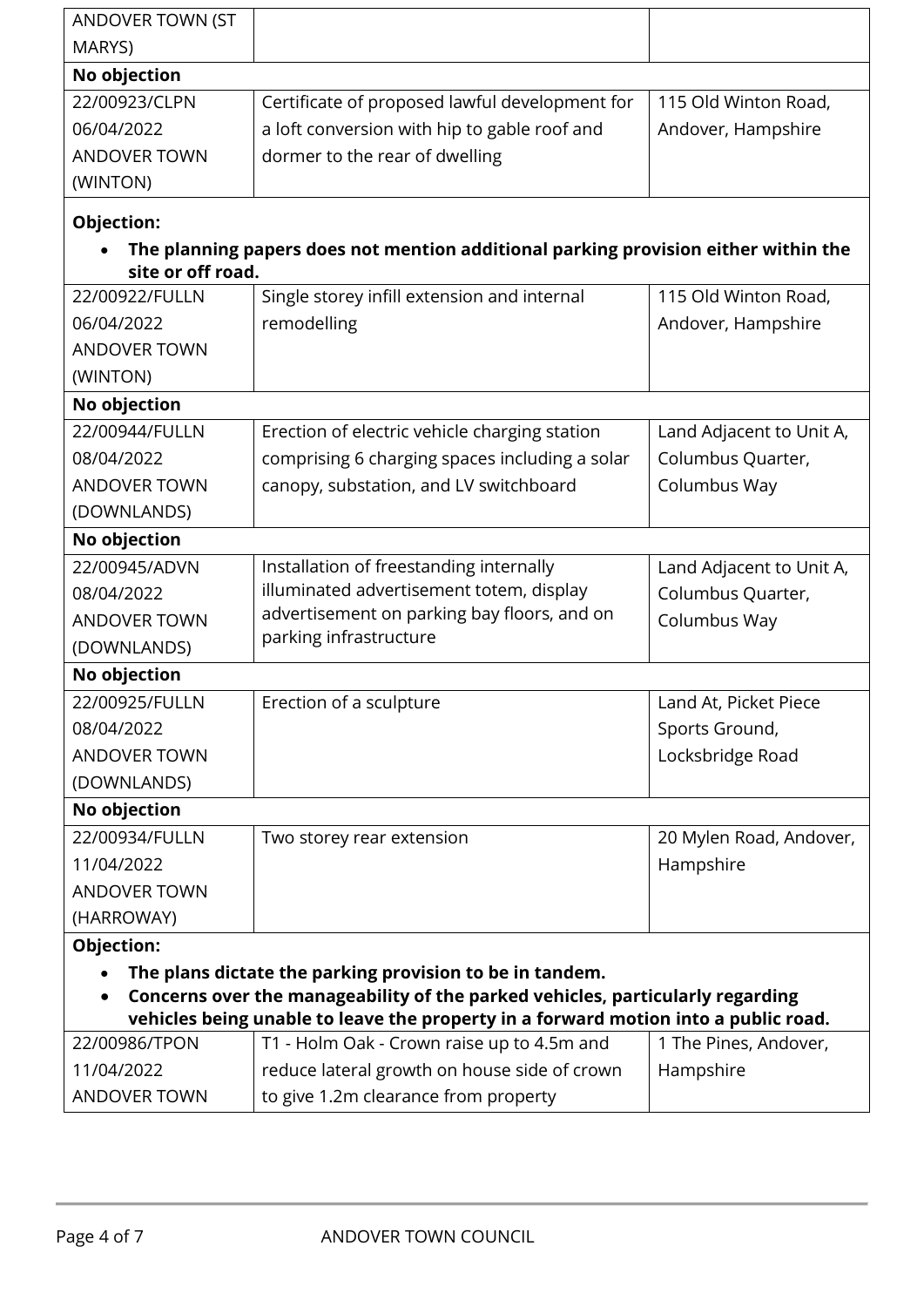| (MILLWAY)                                                                                                                                                                                                                                               |                                                                                                                                                                                                  |                                                                         |               |  |  |
|---------------------------------------------------------------------------------------------------------------------------------------------------------------------------------------------------------------------------------------------------------|--------------------------------------------------------------------------------------------------------------------------------------------------------------------------------------------------|-------------------------------------------------------------------------|---------------|--|--|
| No objection                                                                                                                                                                                                                                            |                                                                                                                                                                                                  |                                                                         |               |  |  |
| 22/00918/HCC3N<br>04.04.2022<br>ANDOVER TOWN (ST<br>MARYS)                                                                                                                                                                                              | Installation of a modular school building<br>containing four classrooms, a hall and food<br>servery. Construction of new MUGA                                                                    | The<br>Winton<br>School,<br>London Road, Andover,<br>Hampshire SP10 2PS |               |  |  |
| <b>Objection:</b><br>There is no travel plan included, therefore there are concerns relating to transport<br>parking, school drop offs and school pick-ups.<br>There are no plans from Winton school or Hampshire County Council in the<br>application. |                                                                                                                                                                                                  |                                                                         |               |  |  |
|                                                                                                                                                                                                                                                         | <b>NOTIFICATION OF A LARGER HOME EXTENSION - (FOR INFORMATION ONLY)</b>                                                                                                                          |                                                                         |               |  |  |
| 22/00946/PDHN<br>06.04.2022<br><b>TOWN</b><br><b>ANDOVER</b><br>(MILLWAY)                                                                                                                                                                               | Notification of proposed works to a dwelling -<br>Single storey rear extension (length from rear<br>wall of original dwellinghouse 5 metres, height<br>2.89 metres, height to eaves 2.89 metres) | 89 Weyhill Road, Andover,<br>Hampshire, SP10 3NR                        | Mark <b>F</b> |  |  |
| <b>Noted</b>                                                                                                                                                                                                                                            |                                                                                                                                                                                                  |                                                                         |               |  |  |
| 22/01048/TPON<br>14/04/2022<br><b>ANDOVER TOWN</b><br>(WINTON)                                                                                                                                                                                          | Sycamore - Crown reduce by up to 2m and<br>remove any major deadwood                                                                                                                             | 20 Leigh Gardens,<br>Andover, Hampshire                                 |               |  |  |
| No objection                                                                                                                                                                                                                                            |                                                                                                                                                                                                  |                                                                         |               |  |  |
| 22/01025/CLPN<br>14/04/2022<br><b>ANDOVER TOWN</b><br>(ROMANS)                                                                                                                                                                                          | Application for a lawful development certificate<br>for proposed rear conservatory                                                                                                               | 47 Lords Way, Andover,<br>Hampshire                                     |               |  |  |
| No objection                                                                                                                                                                                                                                            |                                                                                                                                                                                                  |                                                                         |               |  |  |

## **PC 223/043/22 Decision Notices**

The Decision notices for Lists of 12, 13 & 14 were noted.

## **PC 224/04/22 Consultation**

#### *Members made the following comments for the Construction of new MUGA at The Winton School:*

Members had already considered this under Minute reference PC 222/04/22. An additional comment was made as follows:

"The lights are to b switched of outside of useage time."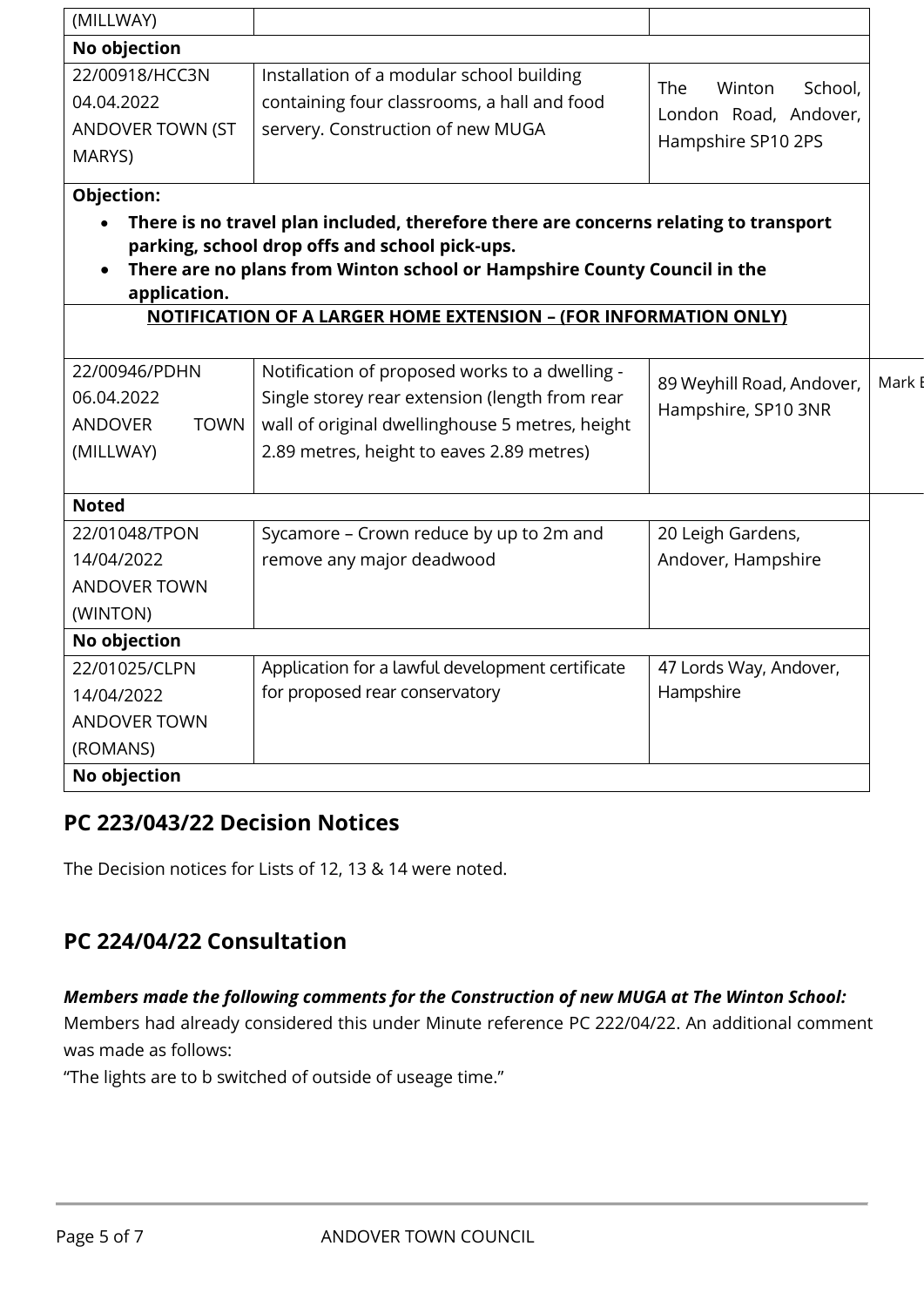#### *Members made the following comments for the Special Engineering Difficulty Designation:*

This item was deferred to the next Planning Committee meeting.

## **PC 225/04/22 Street Naming**

There were no Street Naming Notifications received.

## **PC 226/04/22 Communications from Test Valley Borough Council**

Members noted the following Appeal notices: Application – 21/02696/FULLN Application – 21/00964/TPON

## **PC 227/04/22 Test Valley Borough Council – Northern Area Planning Committee**

Members noted that the Northern Area Planning Committee scheduled to be held on 21 April 2022, had been cancelled.

## **PC 228/04/22 Communications from Hampshire County Council**

There were no communications received from Hampshire County Council.

## **PC 229/04/22 Street Trading Licences**

There were no Street Trading Licence applications received.

## **PC 230/04/22 Questions to Hampshire County Council and Test Valley Borough Council**

Members requested confirmation of the date of the Augusta Park L2 Development Public Consultation with Taylor Wimpey. An email was sent to Members on 21 April 2022 which confirmed the date as 4 May 2022, between 14.00hrs and 19.00hrs.

No other questions were presented in the meeting.

## **PC 231/04/22 Works Programme**

Members noted the Committee Work Programme.

The following items were requested to be added:

- Consultation Special Engineering Difficulty Designation
- Augusta Park L2 Development Public Consultation update.